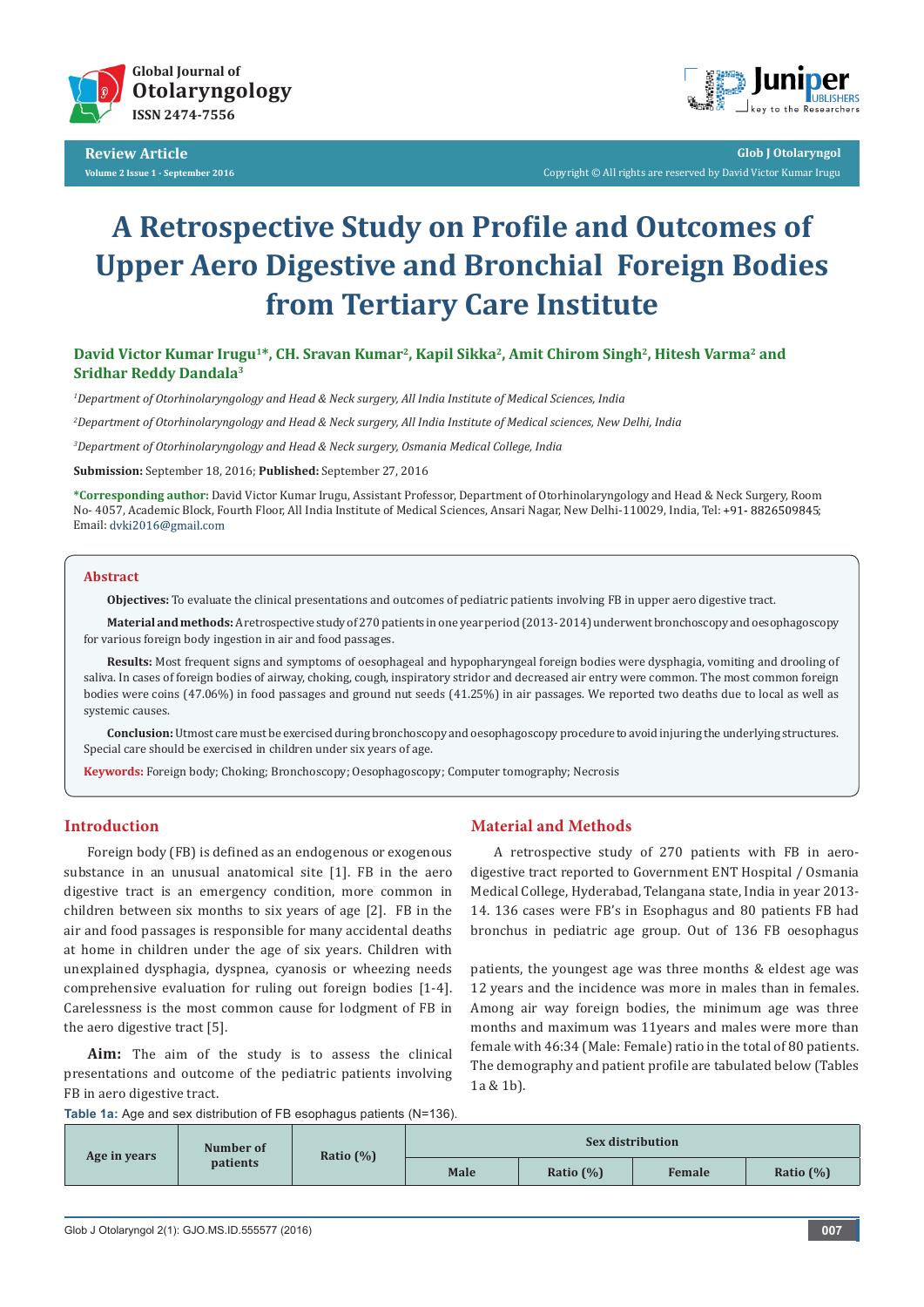| $>0 - 2$   | 28  | 20.59 | 6  | 4.41  | 22             | 16.18 |
|------------|-----|-------|----|-------|----------------|-------|
| $>2 - 4$   | 27  | 19.85 | 15 | 11.03 | 12             | 8.82  |
| $>4-6$     | 37  | 27.21 | 24 | 17.65 | 13             | 9.56  |
| $>6 - 8$   | 15  | 11.03 | 10 | 7.35  | 5              | 3.68  |
| $>8 - 10$  | 19  | 13.97 | 12 | 8.82  | 7              | 5.15  |
| $>10 - 12$ | 10  | 7.35  | 6  | 4.41  | $\overline{4}$ | 2.94  |
| Total      | 136 | 100   | 73 | 53.68 | 63             | 46.32 |

Table 1b: Age and sex distribution of FB bronchus patients (N=80).

| Age (Months) | Number of<br>patients | Ratio | <b>Sex distribution</b> |           |                |           |  |  |
|--------------|-----------------------|-------|-------------------------|-----------|----------------|-----------|--|--|
|              |                       |       | Male                    | Ratio (%) | Female         | Ratio (%) |  |  |
| $>0-12$      | 6                     | 7.50  | $\overline{4}$          | 5.00      | $\overline{2}$ | 2.50      |  |  |
| $>12-24$     | 6                     | 7.50  | $\sqrt{3}$              | 3.75      | 3              | 3.75      |  |  |
| $>24-36$     | 9                     | 11.25 | $\sqrt{3}$              | 3.75      | 6              | 7.50      |  |  |
| $>36-48$     | 26                    | 32.50 | 17                      | 21.25     | 9              | 11.25     |  |  |
| >48 to 144   | 33                    | 41.25 | 19                      | 23.75     | 14             | 17.50     |  |  |
| Total        | 80                    | 100   | 46                      | 57.50     | 34             | 42.50     |  |  |



**Figure 1:** (A) X- ray Neck and upper chest Poster0- anterior View and neck lateral view Suggestive FB opacification of Metallic wire at Cervical vertebra 5, 6 and 7 level. (B) X- ray of upper part of neck and chest – Postero anterior view suggestive of FB coin at C7 and T1 vertebra level.

Every patient was admitted and underwent a complete clinical and radiological evaluation with x-ray neck anteroposterior, lateral views and x-ray chest Postero-anterior view for all the cases, except in some selected cases CT chest was done



**Figure 2:** (A). X-ray chest Postero anterior view shows Radioapque FB seen in the left bronchus safety pin. (B). Computer tomography of the chest suggestive of FB in the left main bronchus.

in view of long standing history of FB aspiration ((Figures 1A & 1B)- FB Oesophagus)) and ((Figures 2A & 2B)- FB Bronchus)). Most common signs and symptoms are mentioned below (Table 2). After ambulatory evaluation every patient was posted for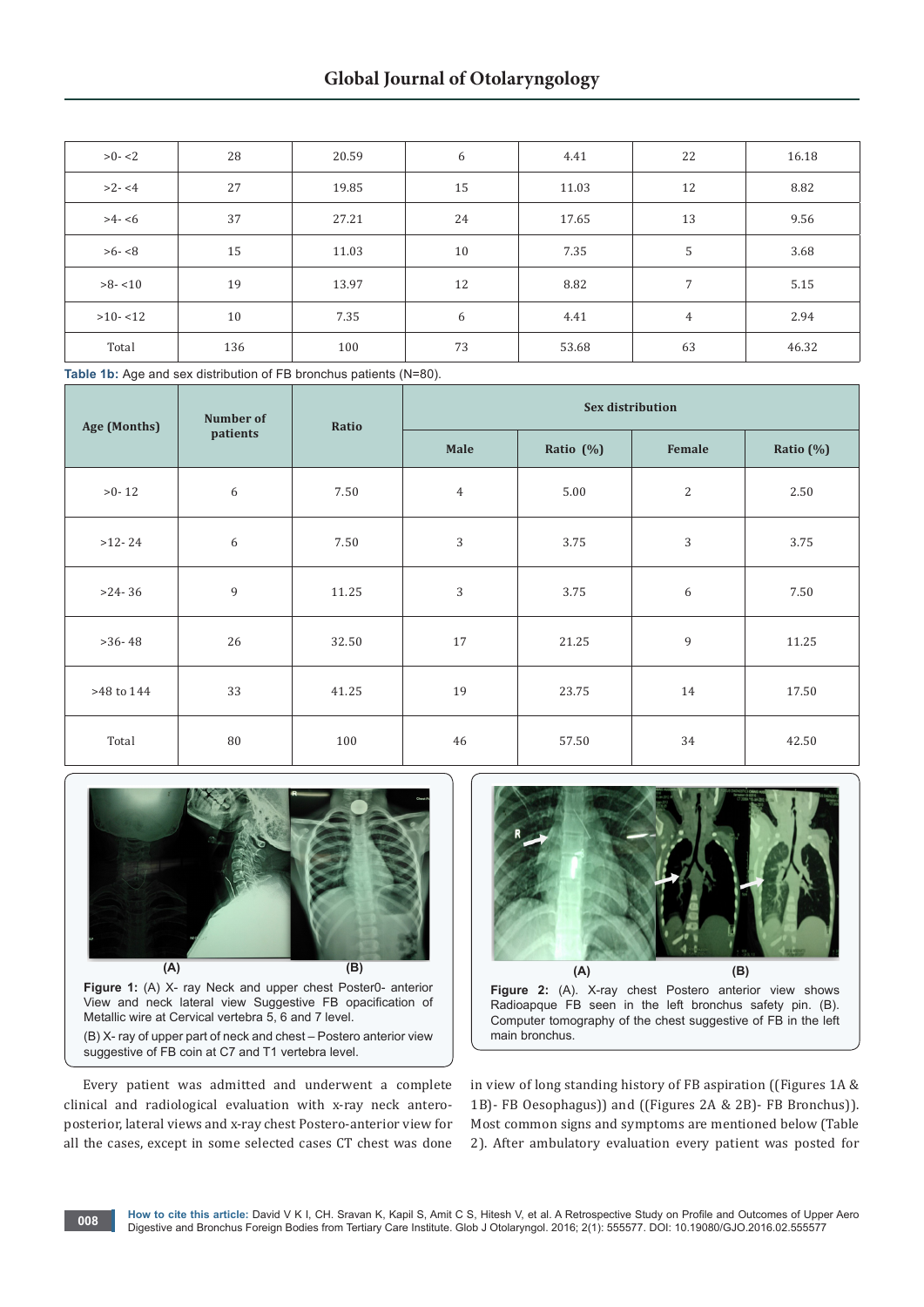FB removal in emergency operating theatre under general anaesthesia. We used oesophagoscopy, upper oesophagoscopy or bronchoscopy depending upon the anatomical location of the FB to remove them. After removal of the FB, the patients were observed in hospital for at least three days in case of FB oesophagus and seven days for FB bronchus with two consecutive normal x-ray chest PA views postoperatively. The patients were followed up for 6 months. There were a total of 54 adult patients excluded from study (FB oesophagus 32 & FB bronchus 14).

# **Results**

In our series, FB oesophagus was commoner in males (53.68%) than the females (46.32%). The more common age group is 4 to 6 years (27.21%) in male where as in females; foreign bodies are commoner in less than two years of age. However, with the increasing age the incidence decreased (Table 1a). Combinations of symptoms are more common than the single symptom. Here dysphasia and vomiting are the more common complaint (66.51%) than any single symptom. Most common examination findings were pooling of saliva &

odynophagia (53.68%) (Table 2). Most common FB seen the oesophagus was the coins (47.06%) (Table 3).

**Table 2:** Signs and symptoms in FB Oesophagus (n=136) and FB Bronchus (n=80) of cases.

| FB Oesophagus (N-136)     |                |               |                                         |                    | FB Bronchus (N-80)   |                                          |                |                     |                        |                         |               |
|---------------------------|----------------|---------------|-----------------------------------------|--------------------|----------------------|------------------------------------------|----------------|---------------------|------------------------|-------------------------|---------------|
| <b>Symptoms</b>           | No of<br>cases | Ratio<br>(% ) | <b>Signs</b>                            | <b>No</b><br>cases | <b>Ratio</b><br>(% ) | <b>Symptoms</b>                          | No of<br>cases | <b>RATIO</b><br>(%) | <b>SIGNS</b>           | N <sub>o</sub><br>cases | Ratio<br>(% ) |
| Dysphagia and<br>Vomiting | 91             | 66.91         | Pooling of<br>saliva                    | 33                 | 24.26                | Choking and<br>Cough                     | 53             | 66.25               | Inspiratory<br>Stridor | 24                      | 30.00         |
| Dysphagia                 | 26             | 19.12         | Odynophagia                             | 15                 | 11.03                | Dyspnea and<br>Dysphonia                 | 10             | 12.50               | Decreased<br>Air entry | 37                      | 46.25         |
| Vomiting                  | 15             | 11.03         | Pooling of<br>saliva and<br>Odynophagia | 73                 | 53.68                | Wheeze                                   | 5              | 6.25                | Ronchi and<br>wheeze   | $\overline{7}$          | 8.75          |
| FB sensation              | 04             | 2.94          | congestion and<br>Oedema                | 15                 | 11.03                | Others like<br>unresolving<br>fever etc. | 12             | 15.00               | None                   | 12                      | 15.00         |
| total                     | 136            | 100%          |                                         | 136                | 100%                 |                                          | 80             | 100%                |                        | 80                      | 100%          |

**Table 3:** Type of foreign bodies removed from the Oesophagus (n=136).

| <b>Type</b>                                                                       | <b>No. of Cases</b> | Ratio % |
|-----------------------------------------------------------------------------------|---------------------|---------|
| Coins                                                                             | 64                  | 47.06   |
| Bones                                                                             | 19                  | 13.97   |
| Safety pins (Closed and Open)                                                     | 10                  | 7.35    |
| Others (batteries, metallic chips or clips, glass<br>pieces, vegetative and etc.) | 43                  | 31.62   |
| Total                                                                             | 136                 | 100%    |

FB bronchus is a life threatening condition which one treats immediately. Bronchial foreign bodies are commonest in three to ten years of age. Incidence in males (57.50%) was higher than females (42.50%) (Table 1b). Cough and choking was most common symptom (66.25%) and decreased air entry onauscultation (46.25%) followed by inspiratory Stridor (30%) are common signs (Table 2). The common FB recovered from the

bronchus was the ground nut seeds (41.25%) and custard apple seeds (23.75%) (Table 4). Two patients were died in which one FB battery lodged in oesophagus for one week after successful removal of FB patient developed chemical mediastinitis (1 in 136/ 0.735%).And other patient was 3-year-old female child with foreign body in Rt. Main bronchus for 5 days developed pulmonary oedema after FB removal (1 in 80/ 1.25%) (Table 5).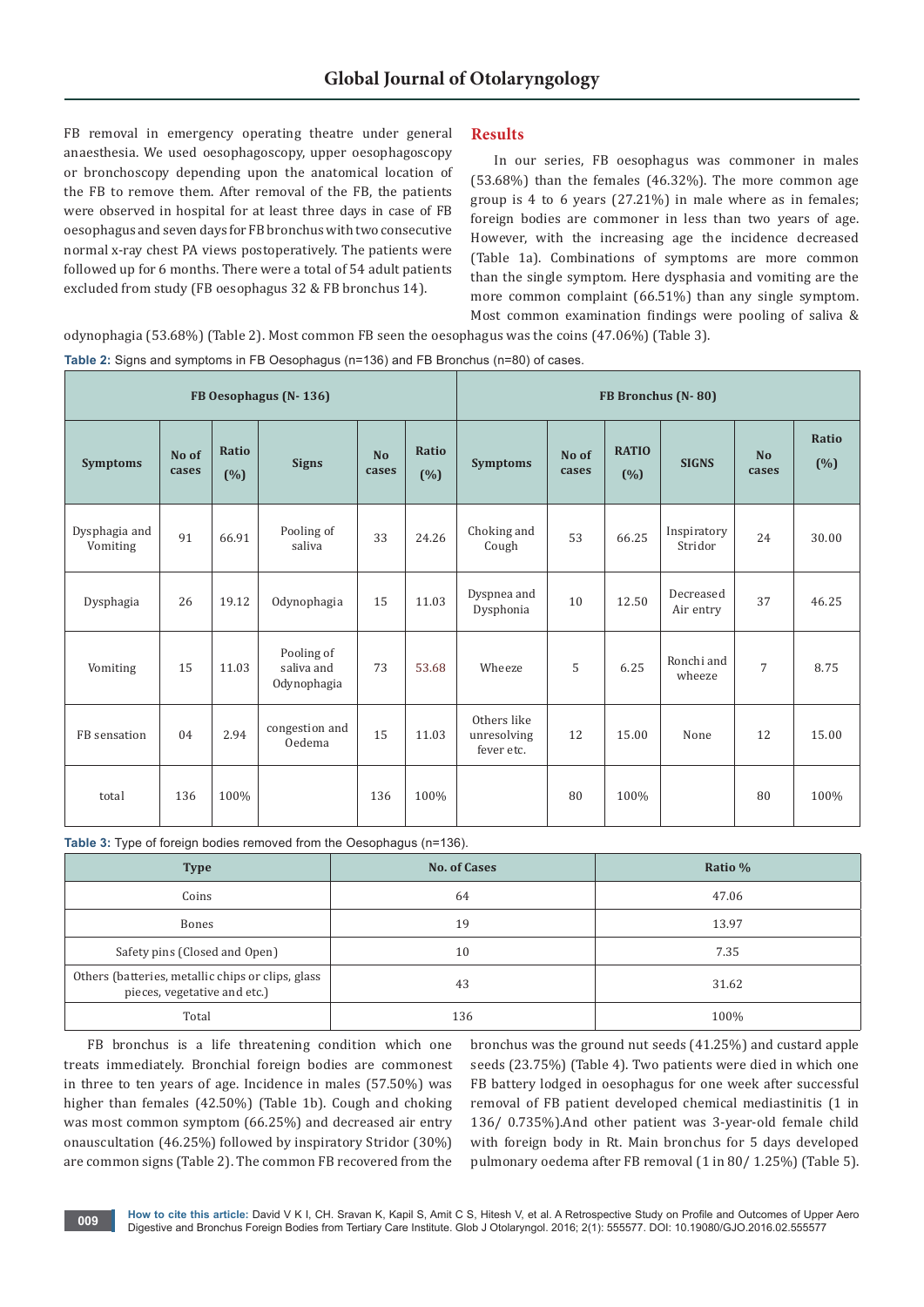| . .                                                     |                     |         |  |  |
|---------------------------------------------------------|---------------------|---------|--|--|
| <b>Type</b>                                             | <b>No. of Cases</b> | Ratio % |  |  |
| Ground Nut Seeds                                        | 33                  | 41.25   |  |  |
| Custard Apple seeds                                     | 19                  | 23.75   |  |  |
| Plastic Whistles                                        | 6                   | 7.50    |  |  |
| Sapota Seeds                                            | 5                   | 6.25    |  |  |
| Metal pins                                              | 3                   | 3.75    |  |  |
| Others (Mucous Plug, coconut pieces and no<br>FB, etc.) | 14                  | 17.50   |  |  |
| Total                                                   | 80                  | 100%    |  |  |

**Table 4:** Type of Foreign bodies removed from the Bronchus (n=80).

**Table 5:** Mortality and its causes are briefed below.

| Groups                                                      | <b>Mortality</b> | Causes                 | Percentage $(\% )$ |  |
|-------------------------------------------------------------|------------------|------------------------|--------------------|--|
| Foreign body Oesophagus Group<br>$(n-136)$                  | $1$ in 136 cases | Chemical Mediastinitis | 0.735%             |  |
| FForeign body Bronchus Group<br>1 in 80 cases<br>$(n - 80)$ |                  | Pulmonary Oedema       | 1.25%              |  |

#### **Discussion**

Foreign body (FB) is as an endogenous or exogenous substance in an unusual anatomical site [1]. They are most commonly seen in children from six months to six years of age group. FB bronchus is a life threatening condition and needs to be treated immediately [1,2]. It causes lot of anxiety to parents. FB is more common in the aero digestive passages and occurs due to accidental aspiration or ingestion [3]. There are many causes of FB aspiration and ingestion under consideration, A. Mishra et al. [3] stated that the developmental reflexes of the infant have tendency to keep every object into mouth and this causes more incidence of pediatric FB. Undeveloped molars for grinding, lack of chewing ability, lack of coordination between the swallowing and respiration in young children while playing and laughing causes FB in air food passages [2,6-8].

In Oesophagus foreign bodies are commoner in school going age group but in our study they were more commonly seen in the under two years of age especially in female child. Rural population in India has more sex discrimination than the urban population. Among which difficulty in swallowing along with vomiting and pooling of saliva were common signs and symptoms, Shasanka Shekhar Panda et al. [1], revealed the same. Shasanka Shekhar Panda et al. [1], in their study reported dyspnea and cough to be commonest presenting complaints and ronchi and inspiratory stridor are more common signs. In our study same complaints and signs were observed, however, choking and coughing, decreased air entry was also observed. When there is an inspiratory stridor, wheezing and decreased air entry in a normal healthy playful child with a sudden cessation of breath is more suggestive of FB in the airway and patient need to be evaluated immediately.

In our study most common site of lodgment of FB is was cricopharynx which is a narrow part of food passage while in air passages the important site is trachea and right bronchus. Shasanka Shekhar Panda et al. [1], study suggestive of same

as above because of anatomical narrowing of the cervical oesophagus with weak peristalsis and direct accesses to trachea through the laryngeal inlet as well as wide and shortness of the right main bronchus.

The symptoms suggestive of FB aspiration were

- a. Clear history of aspiration,
- b. Coughing/ Choking,
- c. Hoarseness,
- d. Cyanosis and Gagging.

Other late symptoms include fever, dyspnea and chest pain due to inflammatory reaction. The suspected FB in the aero digestive passages needs to be evaluated immediately by clinical examination and radiological evaluation. The radiological evaluation can provide either direct or indirect evidence. Although X- Ray chests PA view and Soft tissue neck in lateral view is an excellent tool to diagnose the FB oesophagus and also provides information regarding the FB in bronchus, they will not provide diagnosis in case of radiolucent FBs in air and food passages. The direct evaluation with oesophagoscopy and rigid bronchoscopy provides a definitive diagnosis.

Early extraction of the FB bronchus with rigid bronchoscope and FB oesophagus with Oesophagoscopy is important. The most common problem encountered during removal of FB bronchus is hypoventilation to overcome this, smaller size bronchoscope can be used with jet ventilator assisted anesthesia [3,6,8]. Serious complications such as Mediastinal emphysema, Atelectasis, Pneumothorax, Tracheoesophageal fistula and Bronchiectasis have been reported after bronchoscopy [2,8,9]. In our study one patient developed pulmonary edema after successful removal of FB and subsequently died on the 1st post-operative day. This may be due to long time impact of the foreign body which was a seed with multiple spines and the air passages were oedematous.